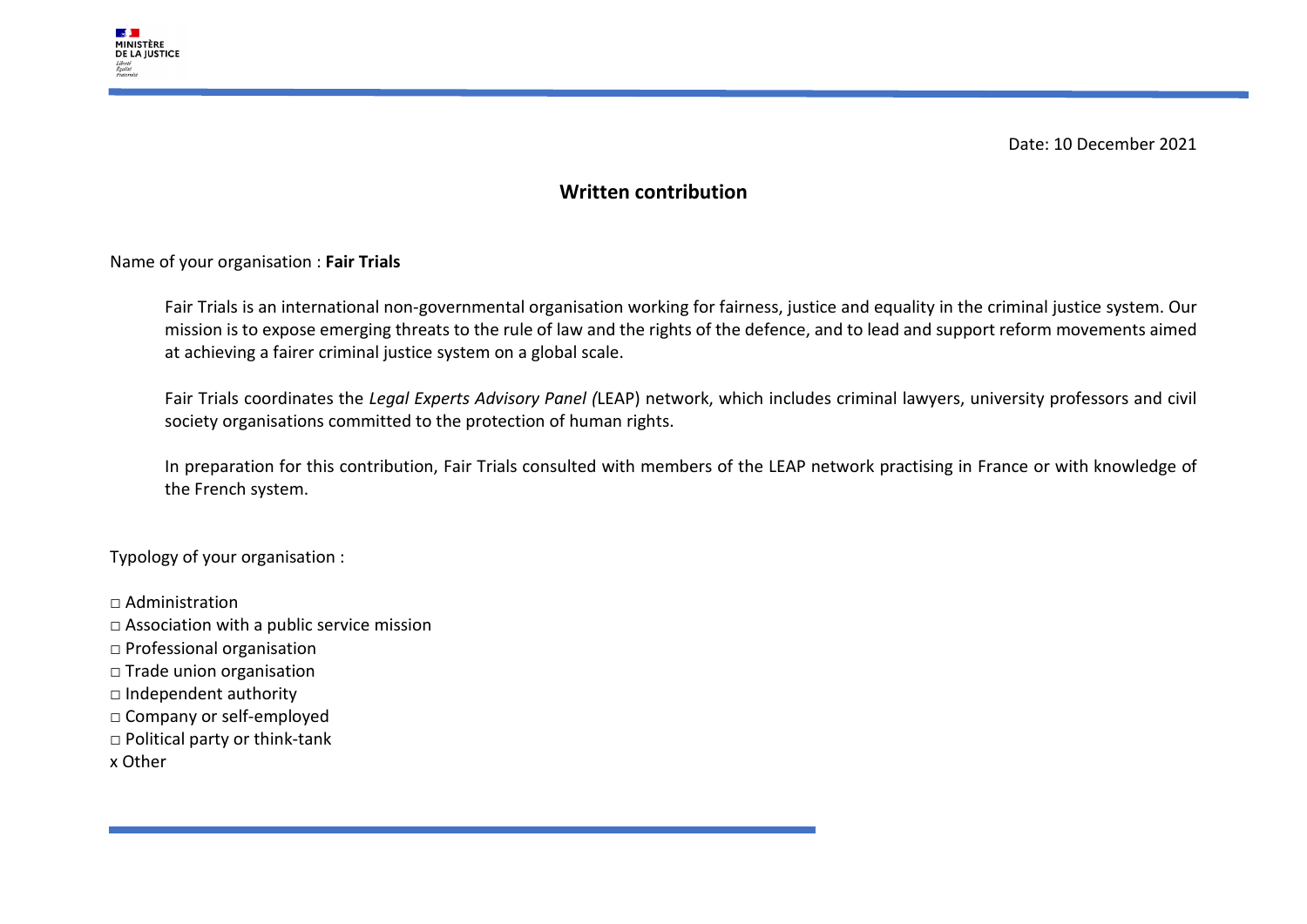<span id="page-1-4"></span><span id="page-1-3"></span><span id="page-1-2"></span><span id="page-1-1"></span><span id="page-1-0"></span>

| <b>Theme:</b> Simplification of the criminal procedure                                                                                                                                                                                                                                                                                                                                                                                                                                                                                                                                                                                                                                                                                                                                                                                                                                                                                                                                                                                                                                                                                          |                                                                                                                                                                                                                                                         |  |
|-------------------------------------------------------------------------------------------------------------------------------------------------------------------------------------------------------------------------------------------------------------------------------------------------------------------------------------------------------------------------------------------------------------------------------------------------------------------------------------------------------------------------------------------------------------------------------------------------------------------------------------------------------------------------------------------------------------------------------------------------------------------------------------------------------------------------------------------------------------------------------------------------------------------------------------------------------------------------------------------------------------------------------------------------------------------------------------------------------------------------------------------------|---------------------------------------------------------------------------------------------------------------------------------------------------------------------------------------------------------------------------------------------------------|--|
| Problem / issue identified:                                                                                                                                                                                                                                                                                                                                                                                                                                                                                                                                                                                                                                                                                                                                                                                                                                                                                                                                                                                                                                                                                                                     | Ideas/proposals for improvement to address the problem/issue:                                                                                                                                                                                           |  |
| <b>Excessive use of accelerated procedures</b><br>There is a growing use of accelerated procedures, such as fast track or summary<br>proceedings, trial waiver systems and penal orders, with the aim of 'simplifying the<br>criminal procedure'. Acknowledging and addressing this is fundamental to any<br>attempt to rebuilding confidence in the judiciary, as these mechanisms give<br>increasing power to prosecutors to act as judge before the judge.<br>This disrupts the legal culture and endangers the procedural model protecting the<br>rights of the defence. <sup>1</sup> Moreover, although the use of fast-track proceedings has<br>improved the productivity of legal professionals, it has not relieved the criminal<br>justice system - which is still 'overburdened' with minor offences that would not<br>have been prosecuted before the automation of sentencing artificially widened the<br>scope of the criminal justice system. <sup>2</sup><br>This managerial justice, <sup>3</sup> carried out by 'justice entrepreneurs', <sup>4</sup> is dangerous,<br>dehumanising, and counterproductive to the aims sought. | Decriminalise;<br>Independently assess of the impact of accelerated<br>procedures;<br>Drop the managerial vision of justice imposing<br>quantitative performance thresholds on prosecutors and<br>judges, over a focus on quality justice. <sup>5</sup> |  |

<sup>&</sup>lt;sup>1</sup> Virginie Gautron. Different methods, same results as French criminal courts try to meet contradictory policy demands. Annie Hondeghem, Xavier Rousseaux, Fréderic Schoenaers. Modernisation of the criminal justice chain and the judicial system. New insights on trust, cooperation and human capital, 50, Springer, pp.37-50, 2016, Ius Gentium: Comparative Perspectives on Law and Justice, 978-3-319- 25802-7. ff10.1007/978-3-319-25802-7\_3ff. ffhalshs-01575838<br><sup>2</sup> Id.

<sup>&</sup>lt;sup>3</sup> Virginie Gautron. La "barémisation " et la standardisation des réponses pénales saisies au travers d'une étude quantitative et qualitative de l'administration de la justice pénale. Isabelle Sayn. Le droit mis en barèmes, Dalloz, pp.85-97, 2014, 978-2-247-13463-2. ffhalshs-01575845e

<sup>4</sup> Vigour C. 2006, *Justice: l'introduction d'une rationalité managériale comme euphémisation des enjeux politiques*, Droit et société, 63-64, 425-455.

<sup>5</sup> Le Figaro. *États généraux de la justice : une tribune de 3000 magistrats dénonce les injonctions «de faire du chiffre»,* 24 November 2021. Availabl[e here.](https://www.lefigaro.fr/actualite-france/etats-generaux-de-la-justice-une-tribune-de-3000-magistrats-denonce-les-injonctions-de-faire-du-chiffre-20211124)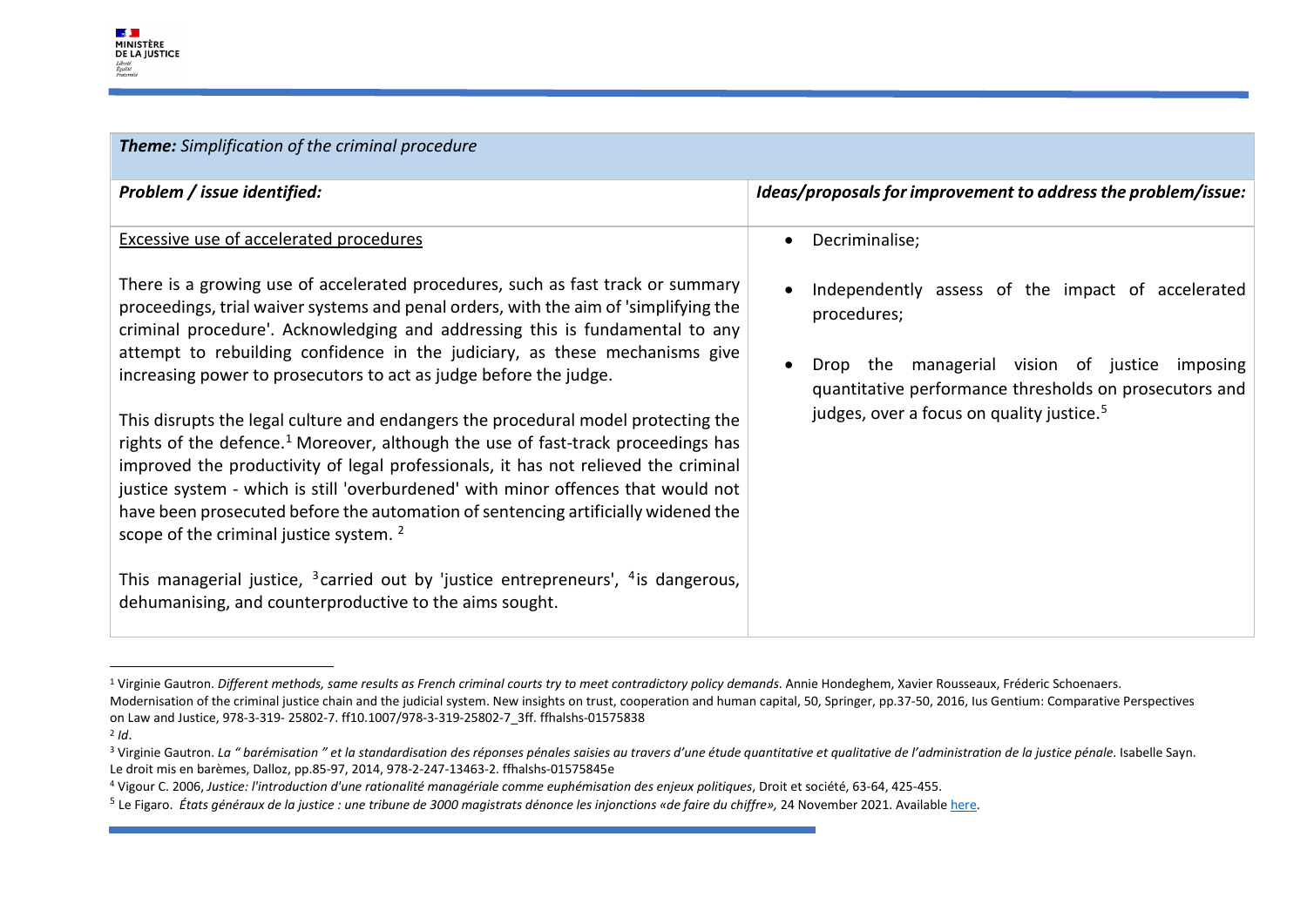The principle of equality of arms is inherent to the fundamental right to a fair trial. As expressed by the European Court of Human Rights, equality of arms requires that each party be given a reasonable opportunity to present their case in conditions which do not place them at a disadvantage compared with their opponent. [6](#page-2-0)

To this end, procedural safeguards such as access to a lawyer and to the file are fundamental. Although these guarantees are recognised in European legislation<sup>7</sup> transposed by legislation in France, there remain serious problems in practice in France with regard to the procedural safeguards afforded to accused or suspected persons throughout the criminal proceedings.

The European Commission has recently opened an infringement procedure [8](#page-2-2) against France for incorrect transposition of the European Directive on access to a lawyer and the right to communicate in the event of arrest.<sup>[9](#page-2-3)</sup> The absence of a lawyer adds to the vulnerability of the person facing the power of the state,  $^{10}$  $^{10}$  $^{10}$ especially when pre-trial detention prevents the person from preparing a defence.

Added to this is the difficulty raised by many lawyers practising in France of gaining access to the authorities' file on their clients, which further weakens the defence and jeopardises the principle of equality of arms between the parties involved in the trial. The aim here is not only to rebalance the power dynamic with the

- <span id="page-2-4"></span><span id="page-2-3"></span><span id="page-2-2"></span><span id="page-2-1"></span><span id="page-2-0"></span>• Correctly transpose the European 'Roadmap' to strengthen the procedural rights of suspects or accused persons in criminal proceedings, in particular by ensuring the monitoring of the transposition of these rights in an effective way in the context of police custody: ensure the possibility of access to a lawyer before questioning and the participation of a lawyer during questioning; allow access to the file; and if necessary, to an interpreter from the moment of custody.
- Collect data on and analyse the number of waivers of the right to a lawyer, in order to identify coercive practices.
- Analyse the impact of the exercise of the right to silence on decisions on pre-trial detention.
- Collect data on and analyse the implementation of procedural rights in the context of the trial waver systems and accelerated procedures in order to allow a reflection on the risks of such procedures on the notion of the right to a fair trial.

<sup>10</sup> See the latest report of the Contrôleure générale des lieux de privation de liberté, *L'arrivée dans les lieux de privation de liberté*, 8 December 2021, available [here.](https://www.cglpl.fr/2021/larrivee-dans-les-lieux-de-privation-de-liberte/)

<sup>&</sup>lt;sup>6</sup> Guide to Article 6 of the European Convention on Human Rights, available <u>here</u>.<br><sup>7</sup> See the list of relevant instruments <u>here</u>.<br><sup>8</sup> See September's Infringement proceedings: main decisions <u>here</u>.<br><sup>9</sup> DIRECTIVE 2013/ the European Arrest Warrant, on the right to inform a third party immediately upon deprivation of liberty and on the right of persons deprived of their liberty to communicate with third parties and with consular authorities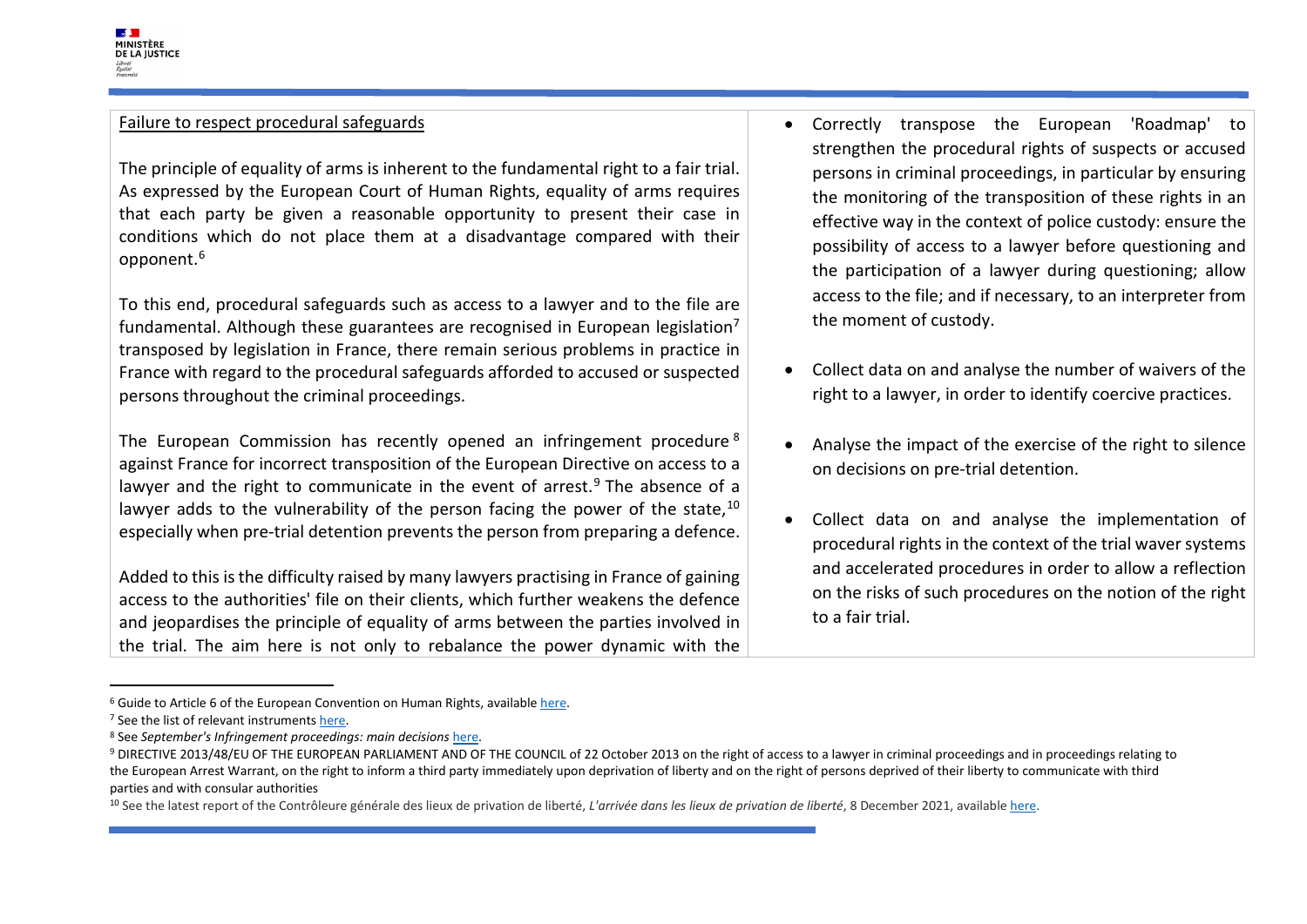prosecutor, who all too often has the power to restrict access to the file, but also to ensure that lawyers have the means to do so in good time, without having to travel etc. (especially in a pandemic context).

Given the statistics showing the disproportionate presence of 'people of foreign origin' in the criminal justice system, $11$  another issue to be addressed is the right to interpretation and translation, the implementation of which remains poor in France (as elsewhere in Europe). It is also important to note that there is often a large gap between the procedural guarantees - even if perfectly transposed, although this is not the case in France - provided by the law and their implementation in legal practice.

The mistreatment of people from the moment they enter the system  $12$  only weakens the citizen's confidence in the justice system to ensure the protection of the fundamental right to a fair trial. In a broader sense, the problem is therefore one of legal and prison culture, and the lack of motivation and will to make justice fairer.

<span id="page-3-1"></span><span id="page-3-0"></span>• Devote more thought, effort and resources to the implementation of procedural rights, taking into account that the criminal procedure creates vulnerability, especially among marginalised groups.

<sup>&</sup>lt;sup>11</sup> See, for example, Virginie Gautron, Jean-Noël Retière. La justice pénale est-elle discriminatoire ? Une étude empirique des pratiques décisionnelles dans cinq tribunaux correctionnels. Colloquium "Discriminations : état de la recherche", Alliance de Recherche sur les Discriminations (ARDIS), Dec 2013, Université Paris Est Marne-la-Vallée, France. <sup>12</sup> See, for example, Fair Trials, *Innocent until proven guilty? The presentation of suspects in criminal proceedings*, 3 June 2019, available [here.](https://www.fairtrials.org/publication/innocent-until-proven-guilty-0)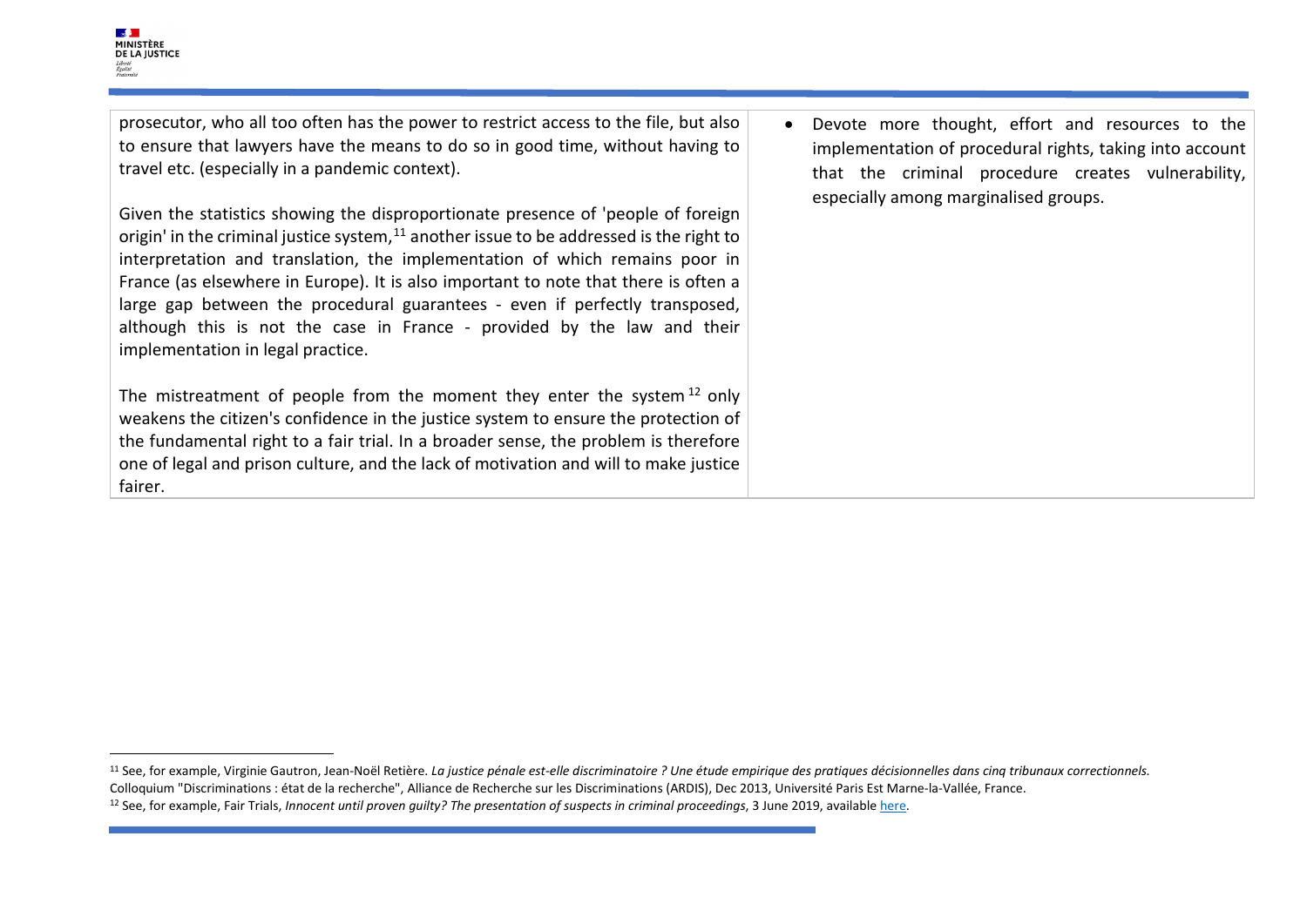<span id="page-4-2"></span><span id="page-4-1"></span><span id="page-4-0"></span>

| Theme: Carceral and rehabilitative justice                                                                                                                                                                                                                                                                                                                                                                                 |                                                                                                                                                                                                                                                                              |
|----------------------------------------------------------------------------------------------------------------------------------------------------------------------------------------------------------------------------------------------------------------------------------------------------------------------------------------------------------------------------------------------------------------------------|------------------------------------------------------------------------------------------------------------------------------------------------------------------------------------------------------------------------------------------------------------------------------|
| Problem / issue identified:                                                                                                                                                                                                                                                                                                                                                                                                | Ideas/proposals<br>for<br>address<br>improvement<br>the<br>to<br>problem/issue:                                                                                                                                                                                              |
| Responding to prison overcrowding and inhumane and degrading prison conditions                                                                                                                                                                                                                                                                                                                                             | • Act on the source of the problem, not on the symptoms                                                                                                                                                                                                                      |
| by expanding the use of the electronic bracelet                                                                                                                                                                                                                                                                                                                                                                            |                                                                                                                                                                                                                                                                              |
| As noted by the Observatoire International des Prisons in numerous analyses, the<br>increase in the use of electronic monitoring in France has resulted in the extension<br>of the criminal net and not in a decrease in the number of people incarcerated. <sup>13</sup>                                                                                                                                                  | Using electronic bracelets will not solve the problem of prison<br>overcrowding, which is constantly increasing in France, unlike in<br>other European Union countries. <sup>16</sup>                                                                                        |
|                                                                                                                                                                                                                                                                                                                                                                                                                            | To remedy this, the number of people entering the criminal                                                                                                                                                                                                                   |
| In practice, the electronic bracelet has become an alternative to release, not to<br>pre-trial detention. Since this custodial measure is falsely regarded as less<br>restrictive and, in any event, less severe than imprisonment, judges use it in cases<br>where pre-trial detention would not normally be ordered. <sup>14</sup>                                                                                       | justice system and subsequently the prison system must be<br>reduced, with the aim of upholding the fundamental right to<br>freedom and the presumption of innocence.                                                                                                        |
|                                                                                                                                                                                                                                                                                                                                                                                                                            | Reduce the use of custodial measures                                                                                                                                                                                                                                         |
| The use of the electronic bracelet leads to an extension of prison outside prison,                                                                                                                                                                                                                                                                                                                                         |                                                                                                                                                                                                                                                                              |
| which contravenes the right to liberty, the right to a fair trial, the right to respect                                                                                                                                                                                                                                                                                                                                    | In this context, it is necessary to both:                                                                                                                                                                                                                                    |
| for private and family life, and the prohibition of discrimination; and, a priori,                                                                                                                                                                                                                                                                                                                                         |                                                                                                                                                                                                                                                                              |
| measures aimed at relieving an overburdened judicial system.                                                                                                                                                                                                                                                                                                                                                               | Find solutions to drastically reduce the number of pre-<br>trial detention measures (pre-trial detention, house                                                                                                                                                              |
| Deprivation of liberty, in whatever form, is the most radical expression of the<br>power of the state over an individual, who is necessarily disadvantaged in this<br>power struggle. The electronic bracelet is an expression of the state's physical<br>control over the wearer's body. Due to the strong physical and mental impact on<br>the person and their entourage, this measure cannot be considered "light". In | arrest, electronic monitoring etc.), for example:<br>provide training for judges and prosecutors on<br>$\circ$<br>pre-trial detention so that this measure is only<br>applied as a last resort (see the criteria of the<br>European Court of Human Rights in particular) and |

<sup>13</sup> International Prison Observatory (IPO), *Bracelet électronique : le remède aux maux de la prison ?*, 8 September 2021, availabl[e here.](https://oip.org/analyse/bracelet-electronique-le-remede-aux-maux-de-la-prison/) 14 *Id*.

<sup>&</sup>lt;sup>16</sup> See, for example, Jean-Baptiste Jacquin, *La croissance du nombre de détenus dans les prisons françaises inquiète*, LE MONDE, 27 July 2021, available here.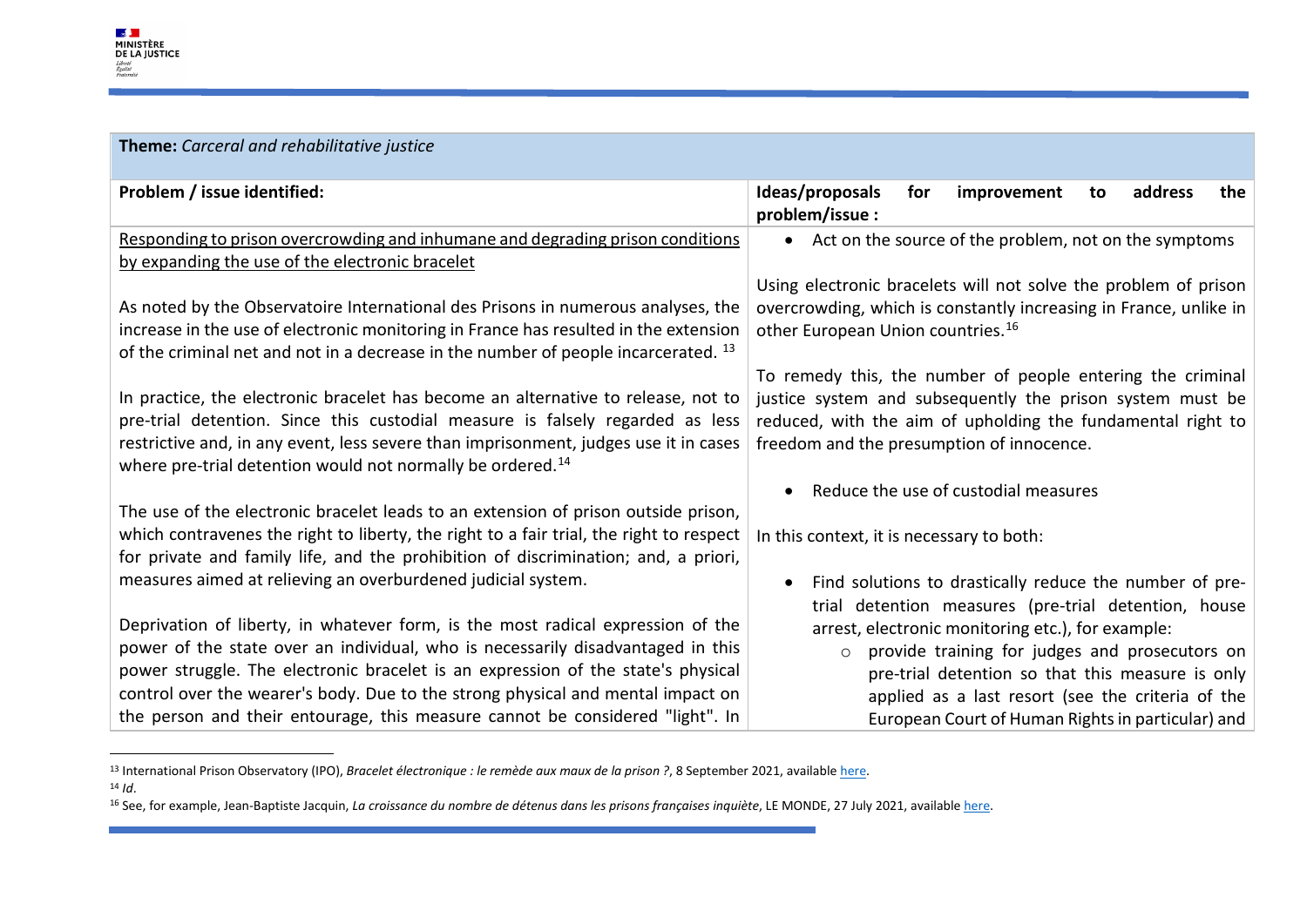addition, wearing the bracelet has implications for the person's relationships, access to work, the activities they can engage in, etc. Like prison, the bracelet isolates and stigmatises.

Furthermore, electronic monitoring reproduces social inequalities and reinforces discrimination against marginalised groups. It is clear, for example, that unhoused people or people without a fixed residence in France will not have access to it, and these categories make up a significant proportion of the prison population. Similarly, people living in poverty will not have the same experience of house arrest, with an electronic bracelet, as wealthier people.

Pre-trial detention is already overused in France,<sup>[15](#page-5-0)</sup> in violation of the rule of law. Extending the use of electronic bracelets would only reinforce the carceral logic, further undermining public confidence in an increasingly repressive and dehumanising system, with little room for justice and procedural guarantees.

<span id="page-5-0"></span>on the prohibition of taking this measure on the basis of discriminatory and unfair criteria such as the absence of a fixed residence or a French passport;

- o organise visits for magistrates to prisons (to see the conditions of detention);
- o devise mechanisms to ensure the accountability of judges ordering custodial measures (especially when the person is subsequently acquitted).
- Involve experts other than legal professionals in the criminal justice process, in order to ensure a more comprehensive understanding of a person's situation, and to better protect and divert from the criminal justice system vulnerable people who should not be there (e.g. people who have suffered prior victimization; people who suffer from addictions and need medical attention).
- Reduce the use of criminal law, and invest in holistic approaches to social problems that bring about social healing and promote sustainable safety in our societies and trust in justice.
- Create the space for directly impacted communities to lead policymaking.

Finally, it is a question of creating the conditions for all the judicial actors, lawyers and non-legal professionals who work with

<sup>15</sup> Fair Trials, *France must act on its pre-trial detention problem*, 28 September 2021, availabl[e here.](https://www.fairtrials.org/news/france-must-act-its-pre-trial-detention-problem) See also, Fair Trials, *Pre-trial detention rates and the rule of law in Europe*, 26 April 2021, availabl[e here.](https://www.fairtrials.org/publication/pre-trial-detention-rates-and-rule-law-europe)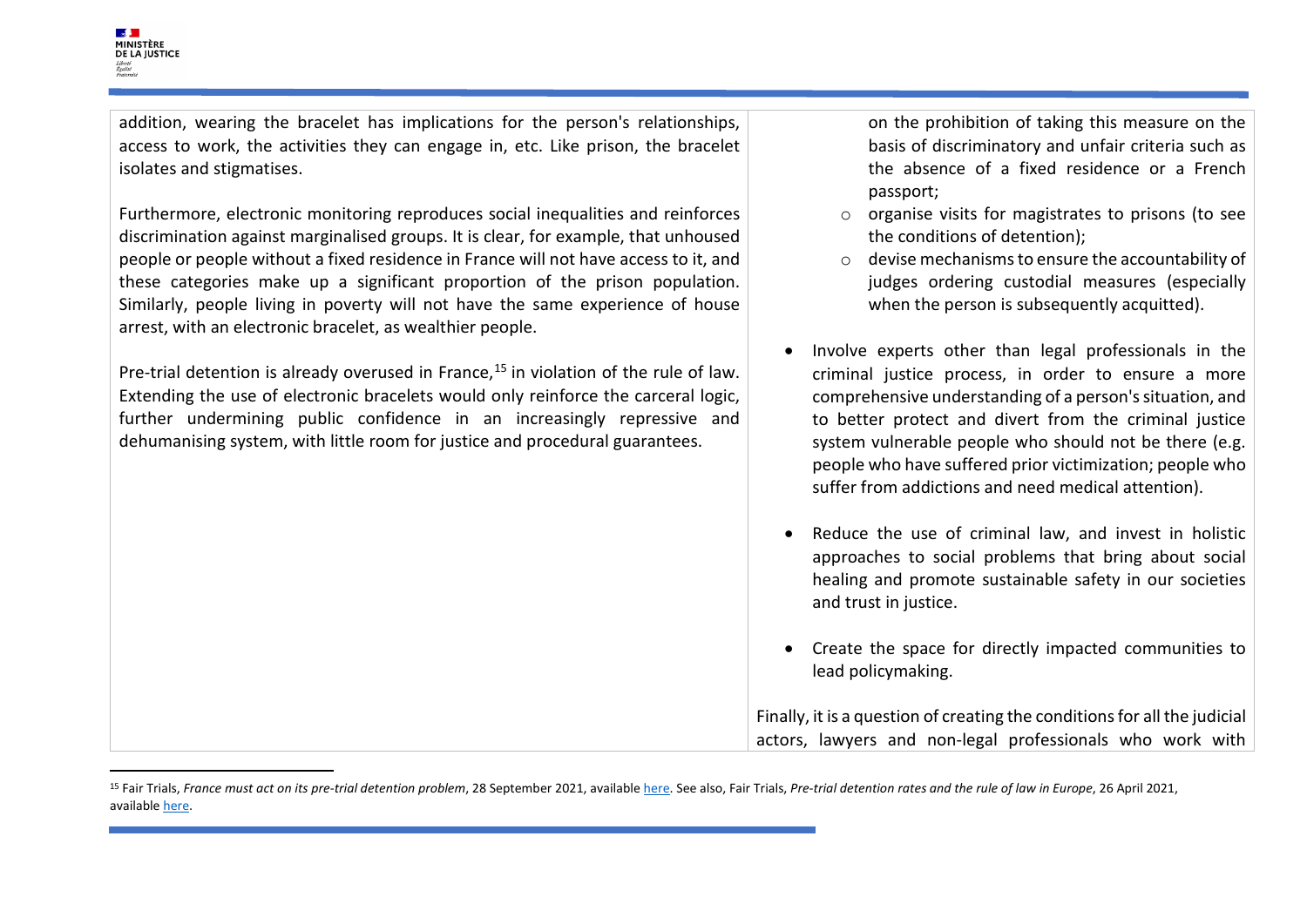<span id="page-6-0"></span>Liberté<br>Égalité<br>Fraternité

| people in the criminal legal system, as well as people who have<br>passed through the prison system, to jointly participate in reform.<br>It is necessary to:                                                                                                                            |
|------------------------------------------------------------------------------------------------------------------------------------------------------------------------------------------------------------------------------------------------------------------------------------------|
| Organise the collection of equality data <sup>17</sup> to understand<br>which populations are, in practice, most impacted by pre-<br>trial detention and the electronic bracelet.                                                                                                        |
| Invest trust in the testimonies of these people, to break<br>out of the predetermined and discriminatory labels on<br>criminality and to rehumanise an increasingly obscure and<br>oppressive system, especially for groups that are<br>vulnerable as a result of systemic inequalities. |

| <b>Theme:</b> Economic and social justice                                                                                                                                                                                                                                                                                                                                                                  |                                                                                                                                                                                                        |  |
|------------------------------------------------------------------------------------------------------------------------------------------------------------------------------------------------------------------------------------------------------------------------------------------------------------------------------------------------------------------------------------------------------------|--------------------------------------------------------------------------------------------------------------------------------------------------------------------------------------------------------|--|
| Problem / issue identified:                                                                                                                                                                                                                                                                                                                                                                                | Ideas/proposals for improvement to address the problem/issue:                                                                                                                                          |  |
| Institutional racism and systemic discrimination<br>It is astonishing that nowhere in this reform project are the demands of civil<br>society, and especially of racialised groups, mentioned, even though it is a question<br>of restoring confidence in the judicial system. On the other hand, there is mention<br>of increased investigative resources for terrorism and tougher sentences for attacks | Facilitate independent, impartial and standardised<br>equality data collection by communities directly impacted<br>by systemic discrimination regarding disparities in the<br>criminal justice system. |  |

<sup>&</sup>lt;sup>17</sup> Throughout this paper, by *ethnic and racial statistics (equality data)* we mean statistics that can be legally collected observing the legislation in force in France, such as the surveys on subjective data on 'feeling of belonging' conducted by INSEE. See https://www.insee.fr/fr/information/2108548. See also the *EU Guidelines on improving the collection and use of equality data* (2018) and the *EU Guidance Note on the collection and use of equality data based on racial or ethnic origin* (2021), available here.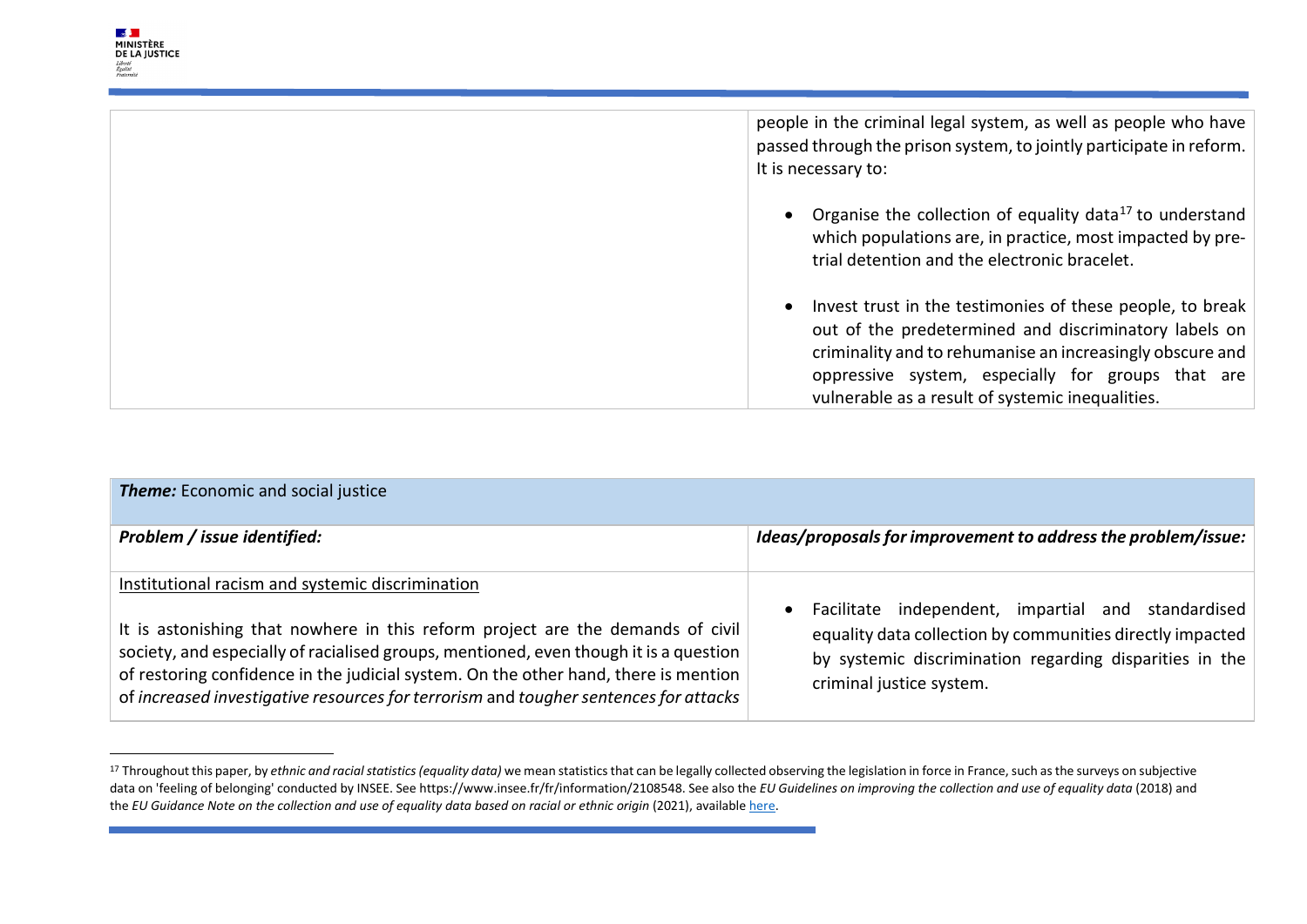*on law enforcement agencies*, while at the same time equating criticism of the justice system with the justification of force and violence.<sup>[18](#page-7-0)</sup>

In order to achieve genuine reform that restores confidence in the justice system, it is essential to confront and respond to the risks posed by : the proliferation of ethnic profiling, as well as ending the prevalence of police violence against racialised people<sup>[19](#page-7-1)</sup>: the disproportionate incarceration rates of racialised people compared to white people<sup>[20](#page-7-2)</sup>; the systematic targeting of Roma for minor povertyrelated offences  $21$ : the over-representation of racialised people in pre-trial detention  $22$  ; and the exponential over-representation of people of so-called 'foreign origin' in the criminal justice system.<sup>[23](#page-7-5)</sup>

In light of this data, but more importantly in light of the stories of those who have experienced injustice within the system, it is then about finding the will to address the institutional racism that makes trust in the system highly unlikely for communities who historically<sup>[24](#page-7-6)</sup> find themselves not protected by the system, but in need of protection to cope with it.

Another very concrete example of discrimination embedded in the criminal justice system is the instrumentalisation of legal tools against Muslim or perceived Muslim

- <span id="page-7-7"></span><span id="page-7-6"></span><span id="page-7-5"></span><span id="page-7-4"></span><span id="page-7-3"></span><span id="page-7-2"></span><span id="page-7-1"></span><span id="page-7-0"></span>• Acknowledge unequivocally that one of the main problems facing the French legal system - as indeed all European legal systems - is institutional racism, and commit to putting an end to it, and this since the conception of the national action plan against racism (in light of the European Union's anti-racism action plan).<sup>[29](#page-7-7)</sup>
- Empower those directly impacted by racism and discrimination to lead collective efforts to understand and combat disparities in the criminal justice system.
- Disinvest in punitive and prison policies which, far from making our societies safer and more inclusive, reinforce inequalities and violence against the most marginalised groups.

<sup>&</sup>lt;sup>18</sup> Speech by President Macron at the opening of the Etats généraux de la justice, 18 October 2021, available <u>here</u>.<br><sup>19</sup> Victims of systemic discrimination according to the Defender of Rights, see *Défenseur des droits,* 

Volume 48, Issue 2, 2007.

<sup>&</sup>lt;sup>21</sup> Lukas Muntingh, Kristen Petersen, PUNISHED FOR BEING POOR: Evidence and Arguments for the Decriminalisation and Declassification of Petty Offences, Civil Society Prison Reform Initiative,

<sup>2015,</sup> available <u>here</u>.<br><sup>22</sup> Devah Pager, The Republican Ideal? National Minorities and the Criminal Justice System in Contemporary France, Punishment and Society, 10 (4):375-400, 2008.<br><sup>23</sup> Fabien Jobard. Police, justice

A Union of equality: EU anti-racism action plan 2020-2025, 18 September 2021,availabl[e here](https://ec.europa.eu/info/sites/default/files/a_union_of_equality_eu_action_plan_against_racism_2020_-2025_en.pdf)